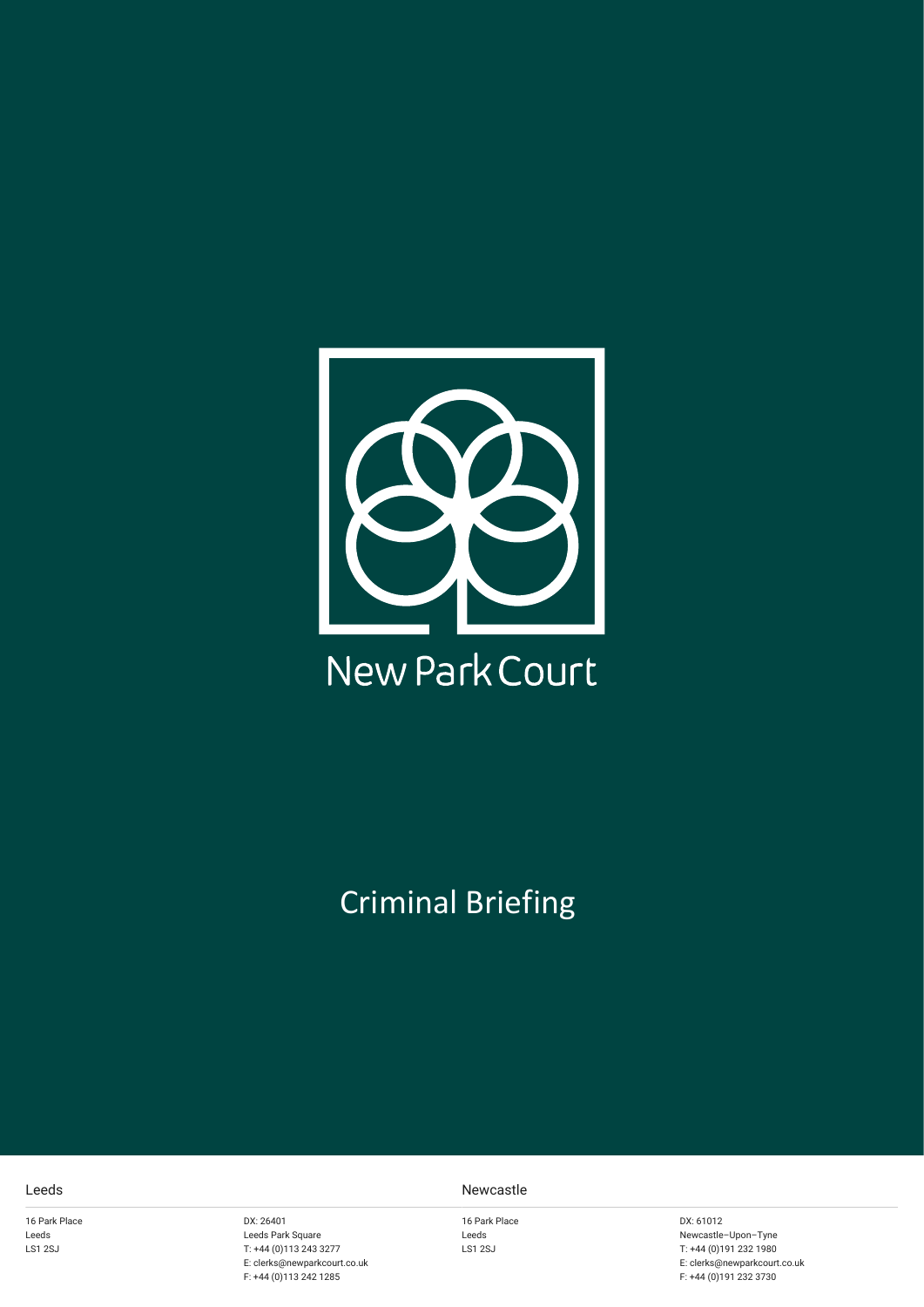



*"Respected practitioner who is highly regarded for his advocacy in serious criminal cases. He is especially familiar with cases involving drugs conspiracy and people trafficking."*

Chambers & Partners 2019

## **Simon Kealey QC Disentangling the balance of the mind: infanticide reconsidered.**

In 1938 when the Infanticide Act was enacted creating the offence of infanticide as an alternative verdict to murder it was recognised that this was an area where law and medicine meet albeit uncomfortably.

The offence created a term which appears no where else in criminal law and only one other place in law<sup>1</sup>. 'The balance of her (mother's) mind was disturbed' is neither a familiar legal term nor a medical term. It has, until recently, been restrictively interpreted by the courts.

Section 1(1) of the Infanticide Act 1938 provides:

'Where a woman by any wilful act or omission causes the death of her child being a child under the age of twelve months, but *at the time of the act or omission the balance of her mind was disturbed by*  reason of her not having fully recovered from the effect of giving birth to the child or by reason of the effect of lactation consequent upon the birth of the child, then, if the circumstances were such that but for this Act the offence would have amounted to murder or manslaughter, she shall be guilty of felony, to wit of infanticide'

Section 1(2) provides that infanticide may be an alternative verdict to a charge of murder or manslaughter. The Court of Appeal reconsidered the extent of the infanticide in the case of *R v Tunstill [2018] EWCA Crim 1696.*

Late one evening in January 2017 Rachel Tunstill gave birth alone to a daughter in her flat in Burnley. She had been in the bathroom for several hours before giving birth. She then killed the baby using a pair of scissors causing 14 separate stab wounds mainly to the neck and chest. She put the body in a carrier bag, which she then put in the kitchen bin.

 $1$  The verdict of a coroner's jury returning a verdict of suicide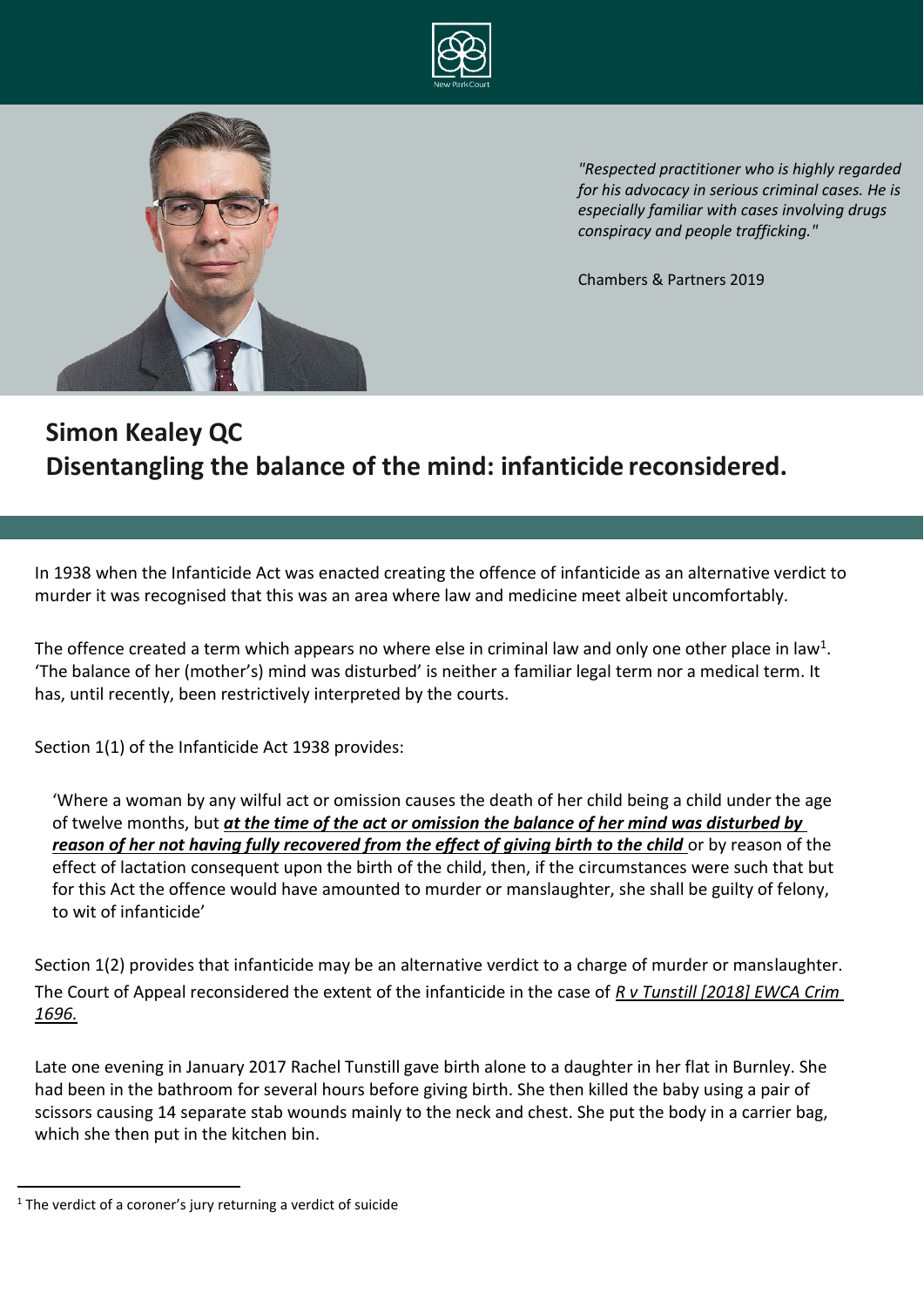

After the killing she went to the living room and sat with her partner who 'as was his wont, ….engrossed in playing video games<sup>'2</sup>. He had thought she was having a miscarriage, something which she repeated when attending hospital the following day.

It was clear to medical staff that she had recently given birth and the police were contacted. In police interviews Rachel Tunstill said she had been suffering a miscarriage, the baby had been born with no signs of life and she had put the body in a plastic bag and into the bin. She said she believed she was about four weeks pregnant. Later analysis of her Ipad revealed search terms such as 'late term miscarriages at home', 'how to cut umbilical cord' and the location of an early pregnancy unit.

At her first trial in June 2017 she raised the partial defence of diminished responsibility and the alternative verdict of infanticide relying upon expert evidence of two consultant psychiatrists. Both psychiatrists supported the partial defences whereas the Crown's psychiatrist did not support either.

Dr Khisty diagnosed she was suffering from paranoid schizophrenia, Dr Bashir that she was suffering from severe depression with psychotic symptoms. All agreed that she had been diagnosed with Asperger's Syndrome.

In the period leading up to the birth Dr Khisty considered she was suffering from a severe depressive episode, Dr Bashir that there was evidence of depression but this was secondary to paranoid psychosis. All doctors agreed that the period immediately prior to the killing would have been extremely stressful with Dr Bashir considering she had been suffering from an acute stress reaction at the material time.

At the conclusion of the evidence the trial judge ruled that there was insufficient evidence for infanticide to be left to the jury and withdrew it from the jury. The jury rejected the partial defence of diminished responsibility and she was convicted of murder. She appealed on the grounds that infanticide should not have been withdrawn from the consideration of the jury.

As the Court of Appeal set out, 'the purpose of the Infanticide Act was to ameliorate the potential harshness of the law of murder by recognising that in a period after birth a mother's balance of mind may be affected'<sup>3</sup>

The critical words highlighted in s1(1) had been considered by the Court of Appeal in 2005 by Judge LJ in *R v Kai-Whitewind<sup>4</sup>* in *obiter* observations.

'…it does however require evidence that 'the balance of her mind was disturbed' either because the mother has not recovered from giving birth to the child or the effect of lactation on her. **No other circumstances are relevant**.'

<sup>2</sup> Treacey LJ- R v Tunstill [2018] EWCA Crim 1696 at paragraph 3

 $3$  R v Tunstill – paragraph 30

<sup>4</sup> [2005] 2 Cr App R 31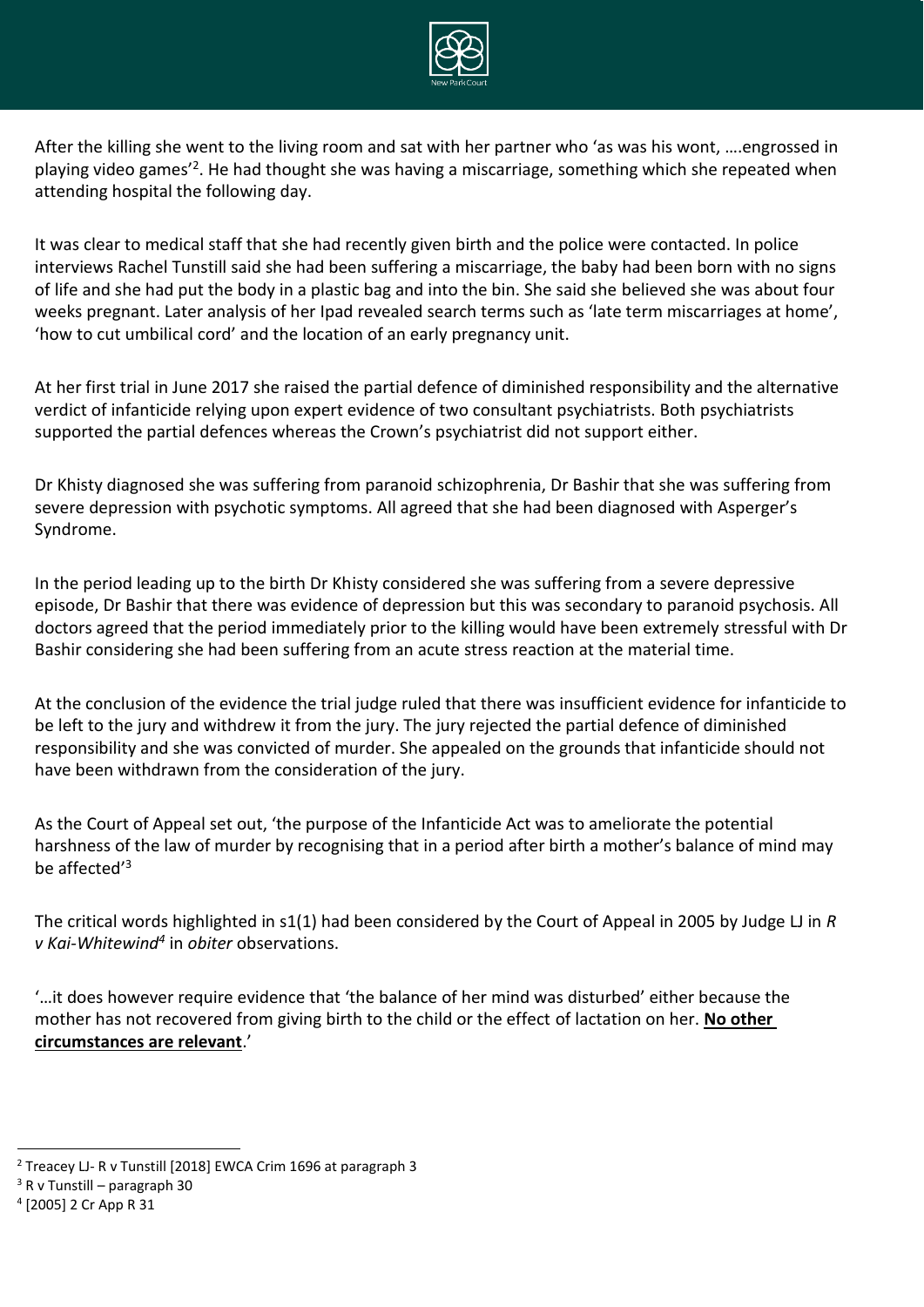

In withdrawing infanticide from the jury Davis J held that the most that could be said was that the balance of Rachel Tunstill's mind was disturbed (if it was disturbed at all) by pre-existing mental disorder exacerbated by the circumstances of the birth and thus amounted to 'other circumstances'.

In other words, none of the experts could disentangle any pre-existing psychiatric conditions from any disturbance of the mind as a result of not recovering from giving birth. It would, of course, be an almost impossible task in many cases to separate what may in fact have been a pre-existing condition exasperated by not having recovering from the effects of giving birth and the onset of a psychiatric condition brought on solely by not having recovered from the effects of giving birth.

The second and more important effect of the narrow interpretation of s1(1) is that it put a mother who had a pre-existing mental disorder is in a worse position than one who did not.

That disparity was recognised by Treacey  $L^{5}$  coupled with the fact that the purpose of the Act was reduce potential harshness led to the Court of Appeal interpreting s1(1) in a wider manner.

The Court stated that the words 'by reason of' does not have to be read as if it said 'solely by reason of'. It was sufficient that a failure to recover from the effects of giving birth were an 'operative or substantial cause' of the disturbance of the mind. The Court drew the analogy with other areas of criminal law such as road traffic collisions and homicide where in considering causation a person's conduct need not be the sole cause of harm.

What this means is that the ambit of the offence of infanticide has been significantly broadened. Infanticide remains an important factor when considering murder of a baby by its mother.

Whilst the language belongs to another era and some of the thinking outdated (the idea that the effect of lactation disturbs a mother's mind sufficient to partly justify a killing) the concept of infanticide has remained untouched. Amendment was made by the Coroners and Justice Act 2009 and the Law Commission considered it but ultimately recommended retaining it without amendment.

Does infanticide matter when there is ample protection for a mentally unwell defendant through diminished responsibility?

Although there is superficial overlap with diminished responsibility there are critical differences. First, the burden of proof lies with a defendant for diminished responsibility to the civil standard whereas the prosecution have to negate infanticide to the criminal standard. Second the conditions requiring proof are considerably different with causation critical. In considering infanticide there is no required causal link between disturbance of the balance of the mind and the act or omission causing death in contrast to diminished responsibility.

Whilst the range of defendants whose case requires consideration of infanticide remains small, its importance remains as it was when enacted in 1938. Its purpose was to relieve potential harshness to mothers of new born babies.

<sup>5</sup> R v Tunstill paragraph 29